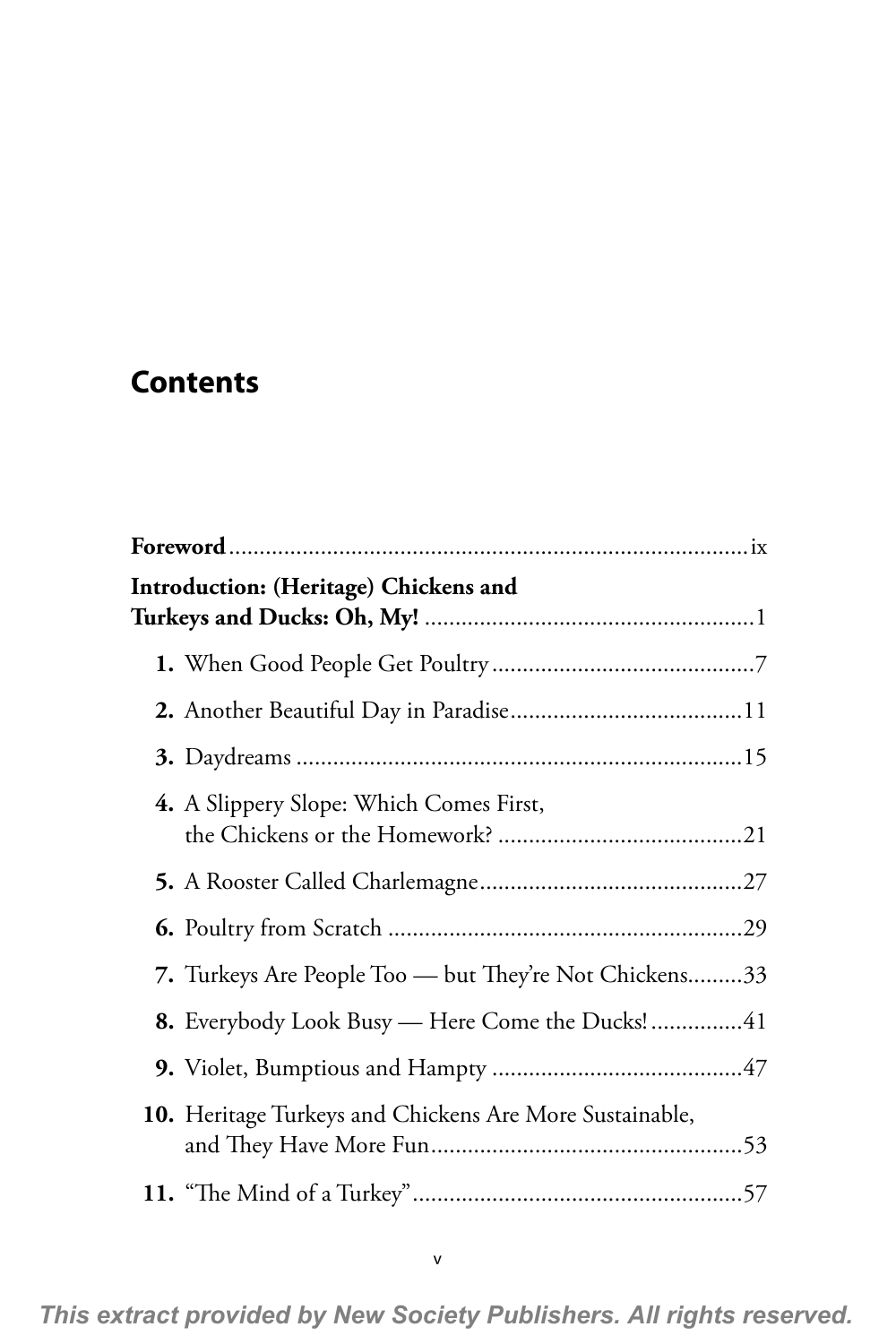| 13. Hunt and Peck: Putting Natural Foraging Behavior         |
|--------------------------------------------------------------|
| 14. Turkeys and Chickens as Guard Animals?71                 |
|                                                              |
| 16. Bobcats with Chicken Breath, and Other Bedtime Stories81 |
|                                                              |
|                                                              |
|                                                              |
| 20. Keeping Poultry with Other Farmyard                      |
| 21. Small Farm New Math: If (Chicken Tractor),               |
| 22. Farm-fresh Eggs: What's the Big Deal? 107                |
| 23. Duck Eggs Are Delicious, and Great for Baking 113        |
| 24. Slaughtering and Processing Poultry117                   |
|                                                              |
|                                                              |
| 27. Tastes Like Chicken: Making a Case for                   |
|                                                              |
|                                                              |
| 30. The Bigger Picture: Poultry in the Community155          |
| 31. Chicken Coop for the Winter-hardy Soul159                |

*This extract provided by New Society Publishers. All rights reserved.*